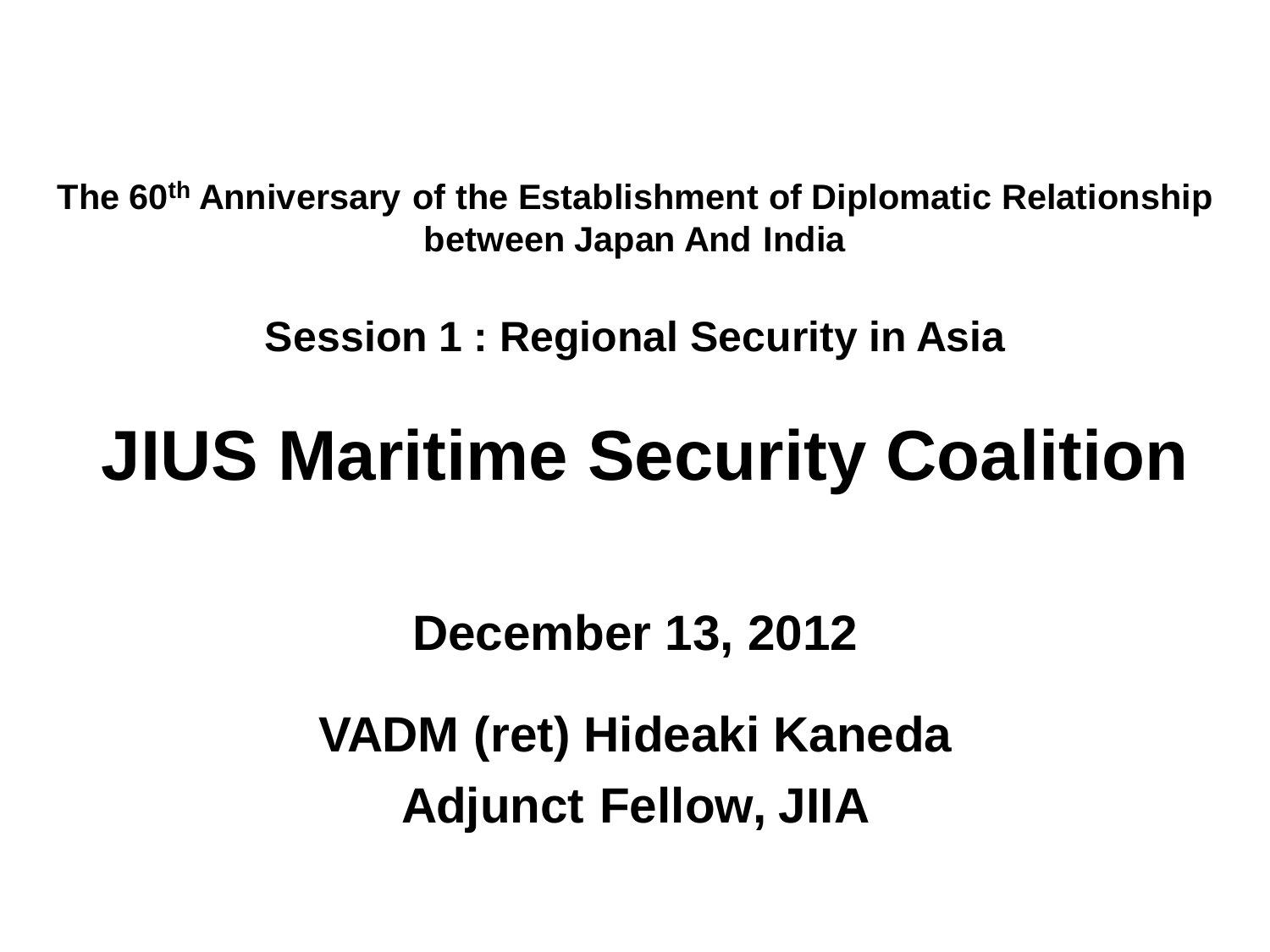### **Asian Regional Security Environment (Overview)**

• **Complicating state to state relationship in NE Asia**

 Stagnant US, Growing China, Returning Russia, Powering ROK, Terminating DPRK, Yielding Taiwan, ??? Japan

- **Rapid Rise of Emerging Countries, such as China or India** Political, economic, and military hub development
- **Diversifying yet Congregating South East Asian Countries** Movement in Congregating around ARF or Other ASEAN-centered Entity
- **Intensified Competition to Secure Energy and Resources** Increased Importance of Oceans in Resource Supply and Transportation
- **New Threats from Non-State Entity, Radical Groups etc.**

Serious and Severe Threats Extending to Whole Region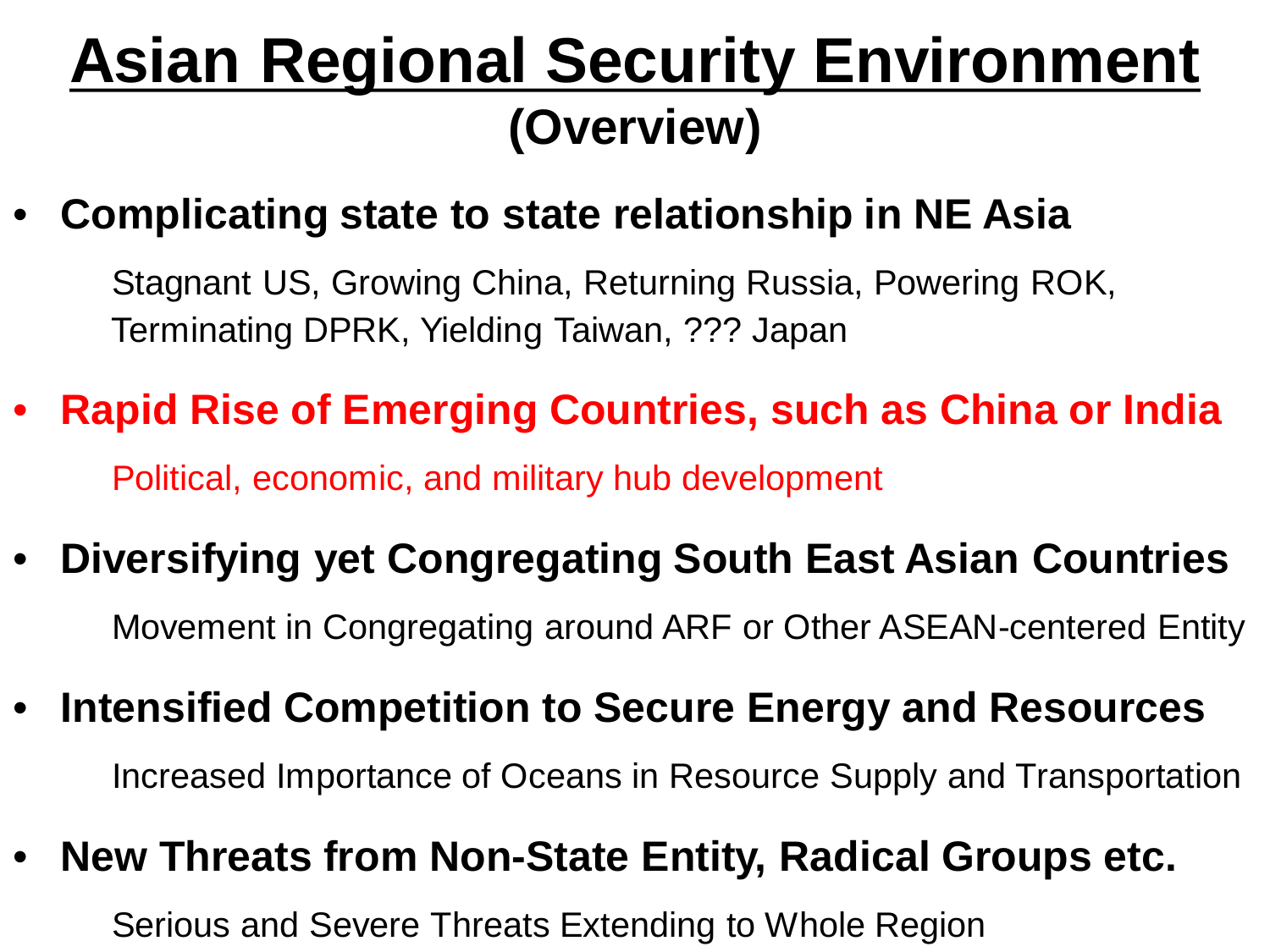## **Asian Regional Security Environment** (**Each Country in NE Asia**)

- **China: Maritime Advancement / Military Built-up** (A2/AD, Global Commons, Aircraft Carrier)
- **DPRK: Keeping Brinkmanship** (Nuclear, Ballistic Missiles, Irregular War Fighting)
- **Russia: Regaining Military Power** (Nuclear, Conventional Arms, Weapons Export)
- **ROK: Military Enforcement beyond Peninsula** (Outgoing Naval and Air Force Power)
- **US Force: Strategic Reformation** (Focusing on Asia, Consolidating Allies and Partners)
- **Taiwan: Limit in Defense Built up** (Unbalance with China, Weakening Support from US)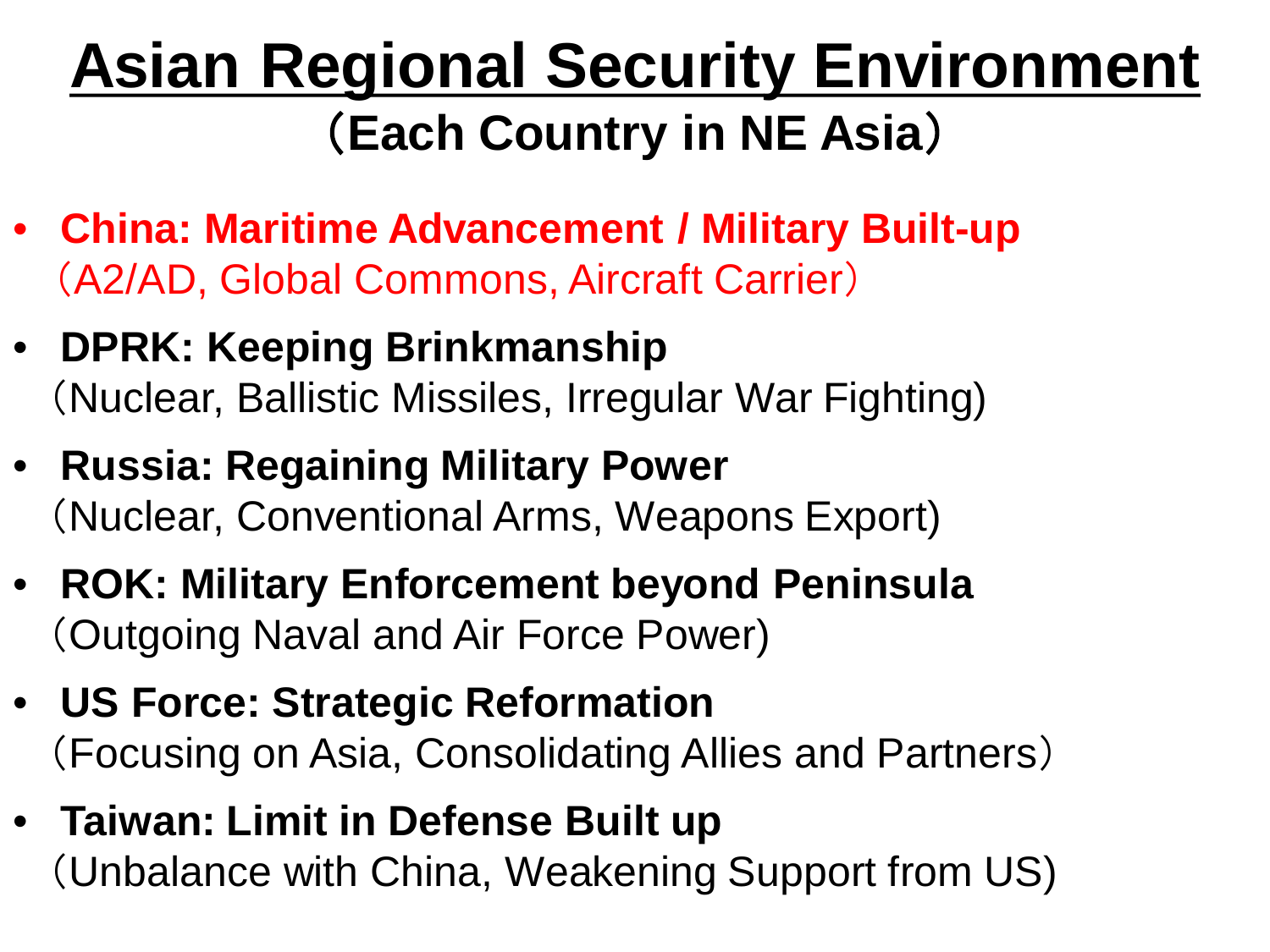## **Asian Regional Security Environment** (**Each Country in SE Asia and Beyond**)

- **ASEAN: Asymmetric Military Modernization** (Changing Balance with China)
- **Australia: Increasing Importance as Middle Power** (Japan-US-Australia Minilateral Security Cooperation)
- **India: Approaching Asia Pacific Region**  (Multi-Dimension Policy, Superiority in Indian Ocean)
- **UK, France: Eyeing Asia** (Advance to Mid-East, Indian Ocean, Asia-Pacific)
- **Non-State Actors: Terrorism, Piracy**

(Multi-lateral Efforts)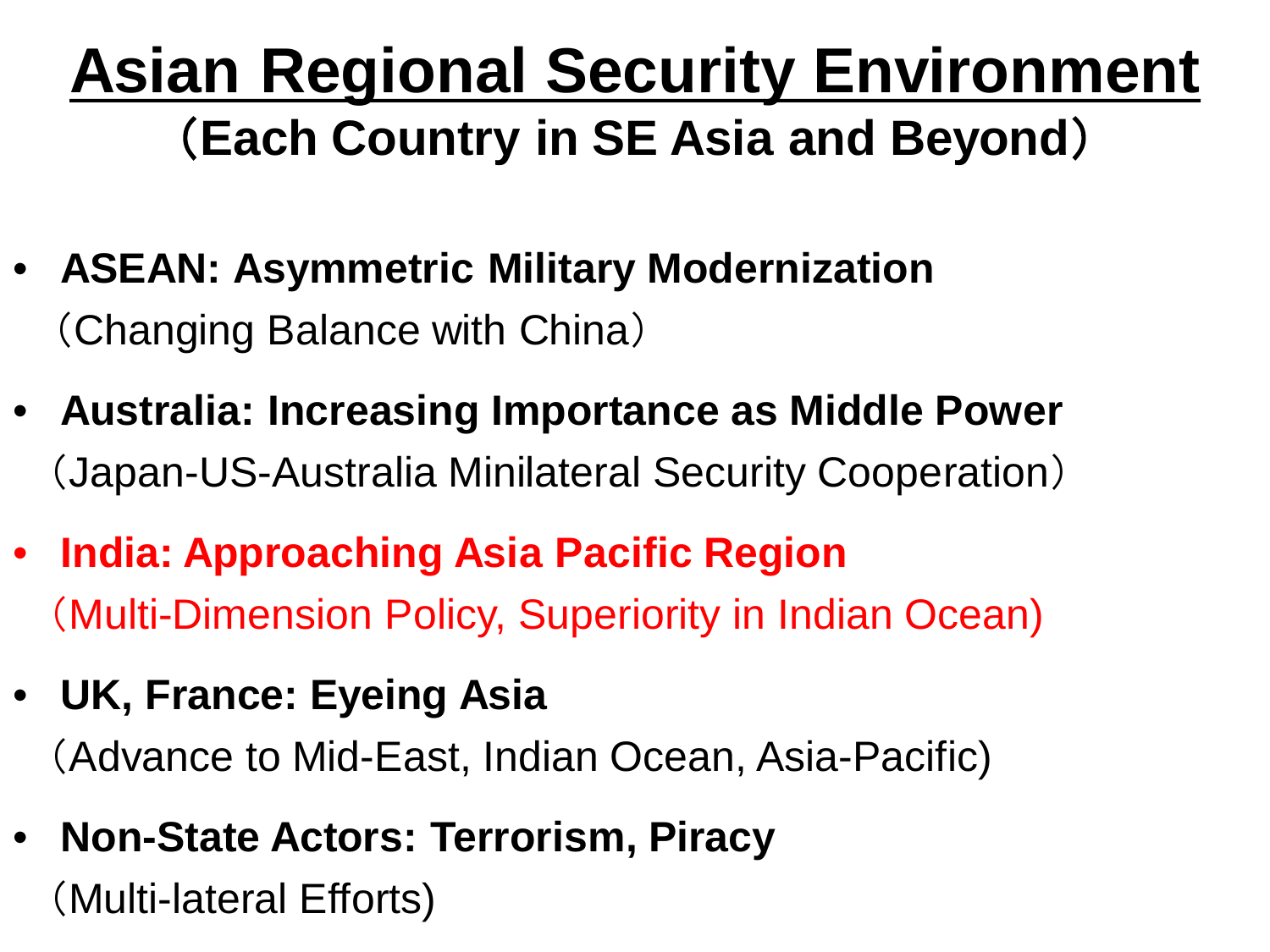**Regional Security Risks Today** (**Key Word**: **China Risk, Maritime Security**)

- **Residue of cold war in North East Asia**
- **Rapidly building China's military (A2/AD\* etc)**
- **Disputes over maritime territories**
- **Disputes over marine interests**
- **Proliferation of WMD\*\* & BM\*\*\* thru SLOC\*\*\*\***
- **International and local terrorism**
- **Organized illegal activities at sea as piracy**
- **China's strategic bases thru vital SLOC\*\*\*\***
- **\*A2/AD: Anti-Access/Area Denial \*\*WMD: Weapons of Mass Destruction \*\*\*BM: Ballistic Missile \*\*\*\*SLOC: Sea Lines of Communication**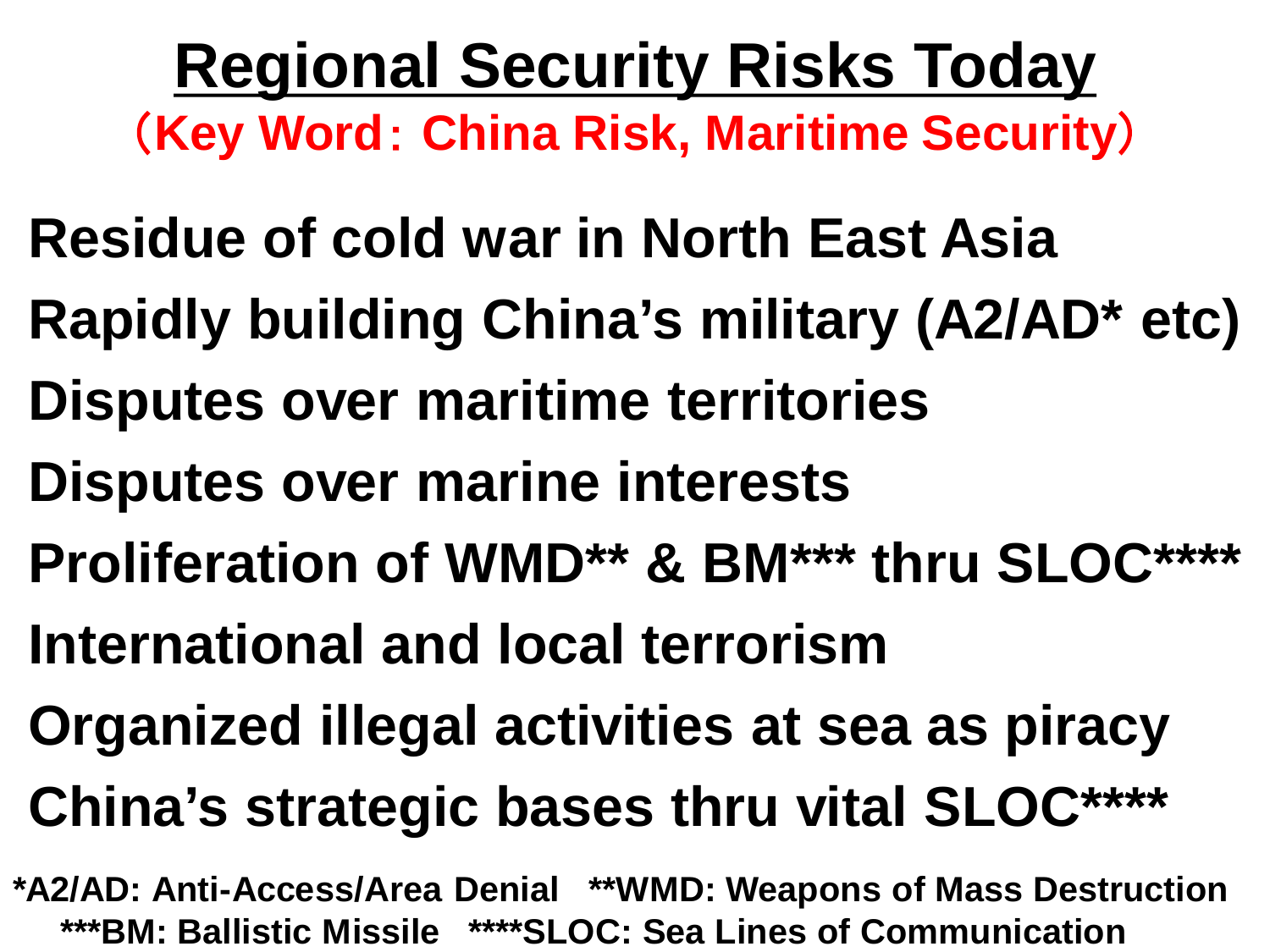## **China's Military Risks** (**New Types**)

- **Anti-Ship Ballistic Missiles** (Operational within a few years?)
- **Attack Aircraft Carriers** (Operational within several years?)
- **Fifth Generation Fighters** (Developing J-20 and 6<sup>th</sup> Generation?)
- **Space Weapons** (Killer / Guidance Satellite)
- **Cyber War** (In progress)
- **A2/AD** (**???**)

#### • **Asymmetric Risks**

 Maritime Disturbance: Forceful Actions at Major Straits, Ports, Seas (East and South China Sea) through SLOCs in the Region

⇒ Freedom of Navigation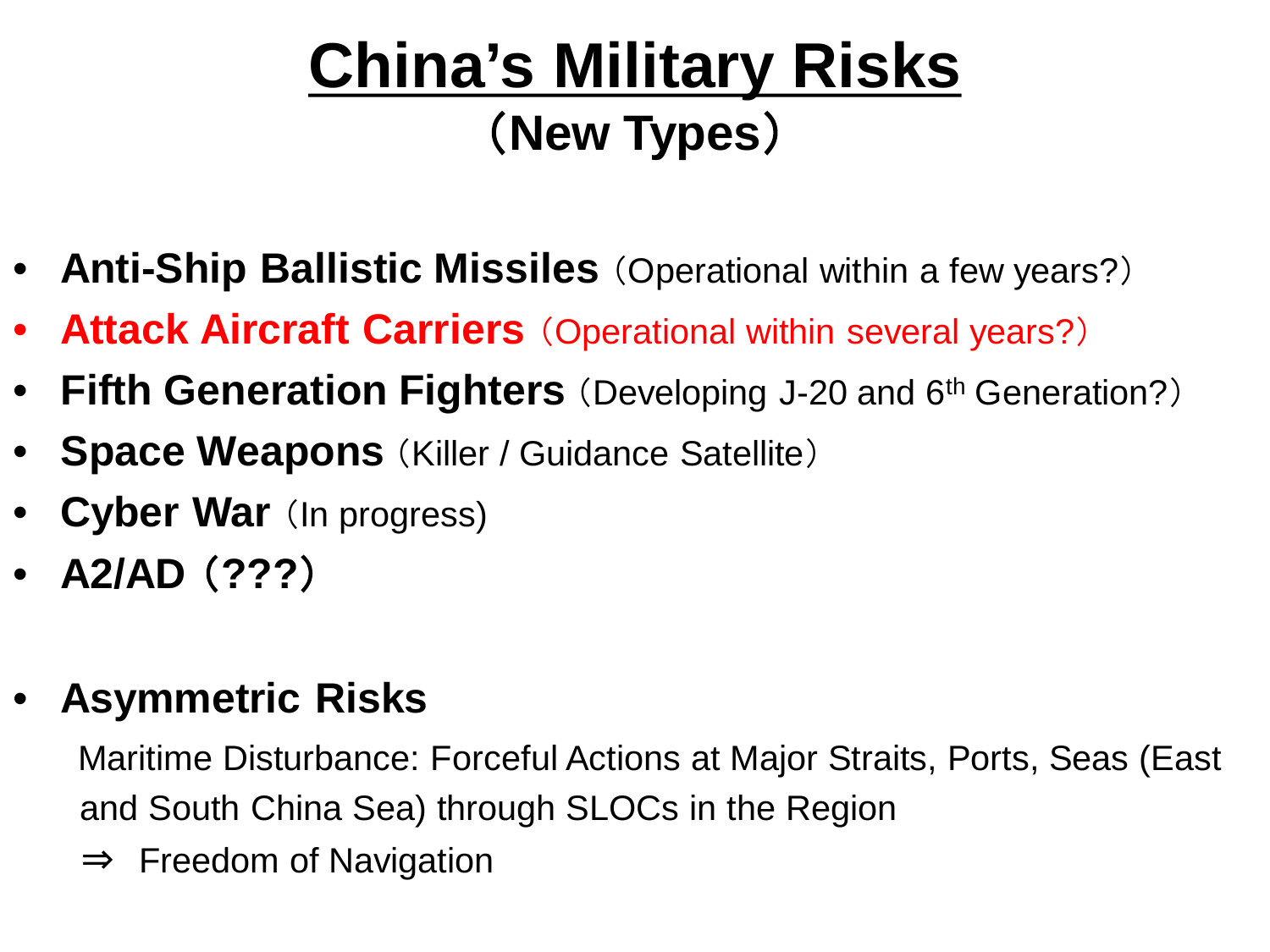# **China's Military Risks**

#### (**Qualitative Development**)

- **Anti-Ground Ballistic Missiles** (Long-Range, Decoys, MIRV/MaRV, EMP/HPM Warheads)
- **Anti-Ground / Ship Cruise Missiles** (Long-Range, Multi-Platforms, Precision Guidance, High-Speed)
- **Strategic** (**SSBN**) **/ Tactical Submarines** (**SSN/SS**) (SLBM not-operational, Stealth, Mobility, Attack Ability)
- **Surface Warships**

(Anti-Surface / Ship Attack, Anti-Air Defense, Multi-Purpose)

#### • **Fourth Generation Fighters**

(Anti-Air / Air Control Capability, Anti-Surface / Ship Attack)

⇒ **Developing Quantitatively**

#### • **Operational Mobility**

(Amphibious Operation, Strategic Transportation, Logistics)

#### • **War Sustenance Capability**

(Weapons, Equipment, Fuels, Bullets, Tactical Transportation)

⇒ **Improving Qualitatively**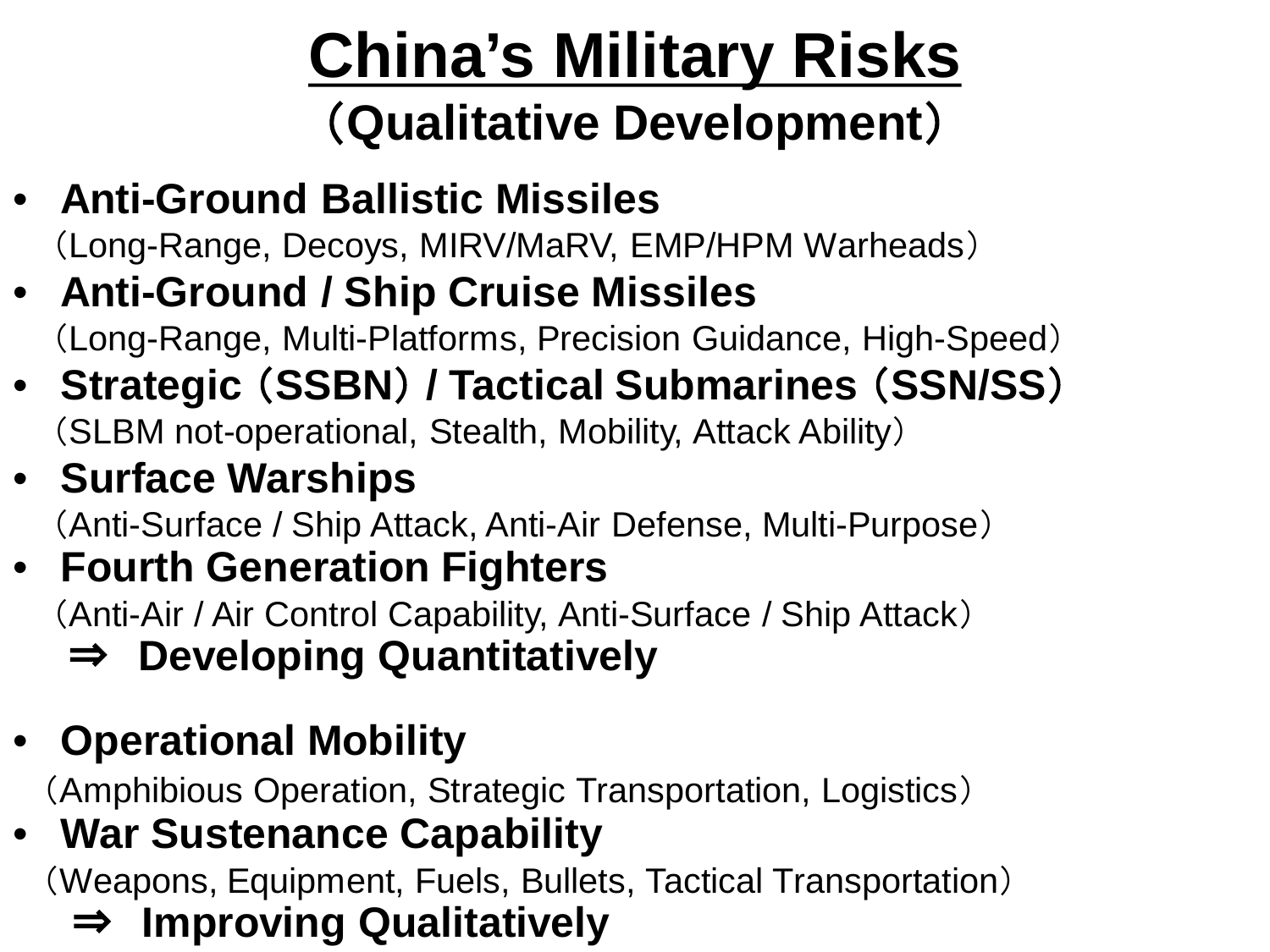## **Developing Naval Power of China**

- **3 Fleets, about 950 Ships, about 1.343 million tons in total**
- **Introducing from Russia and Domestic Production enabled Rapid Built-up and Modernization of Naval Power**

State Involved Unlawful Copying of Technologies

**From Coastal to Near Sea Navy, Aiming to Outer Sea Navy** Whole State Efforts to Build Bases for Maritime Advancement

#### **75 Destroyers, 9 Nuclear & 50 Ordinary Submarines** (**2010**)

Surpassing Taiwan and JMSDF Developing Offensive Capability to Invade Japan's Remote Islands and Taiwan's Main Island

#### **"Surpassing USN by 2020** (**Rumsfeld**)

Aiming for Own Aircraft Carrier Task Groups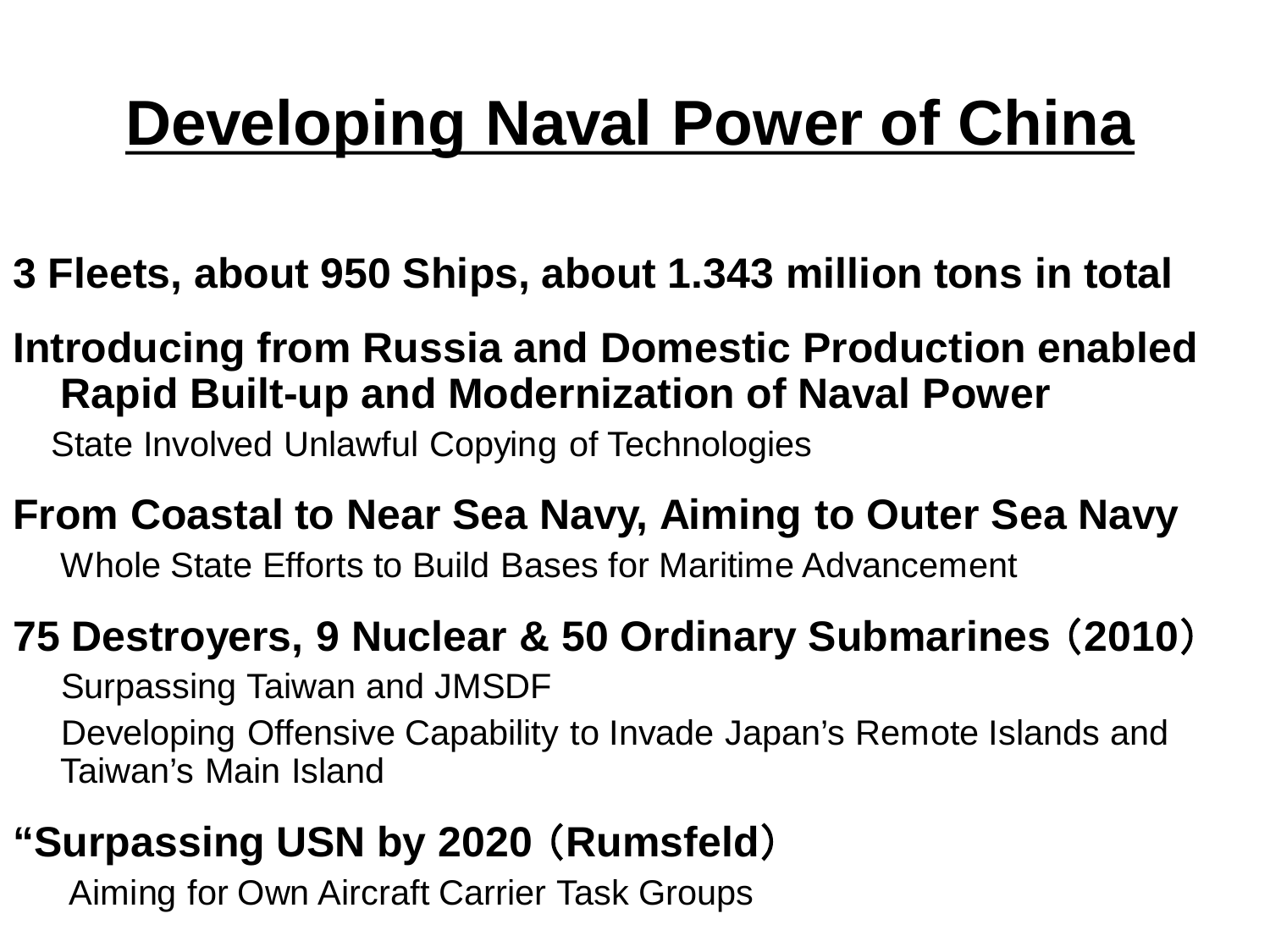## **History of Advancement toward Oceans**

#### **Maritime Advancement since China-Soviet Confrontations**

- \* Focusing on Maritime Trade (Mao Tse-tung) for Survival
- \* Focusing on Maritime Interests (Deng Xiao-ping) for Development
- \* '70s: South China Sea
	- '80s: East China Sea
	- '90s: Near Sea surrounding Japan, Western Pacific Ocean
	- '00s: Outer Oceans

#### **Objective of Advancement to Oceans beyond near Waters**

- \* Absorption of Taiwan (Absolute Priority Issue among Domestic Issues)
- \* Economic Development (Consistent Pursuit of Energy and Resources)
- \* Political Influential Power (Global Influence in Global Stage)
- \* Maritime Hegemony (Securing Resources and Maritime Transportation, Aspiration for Regional then Global Hegemony)

#### **Expanding National Power thru "Chinese Mahanism"**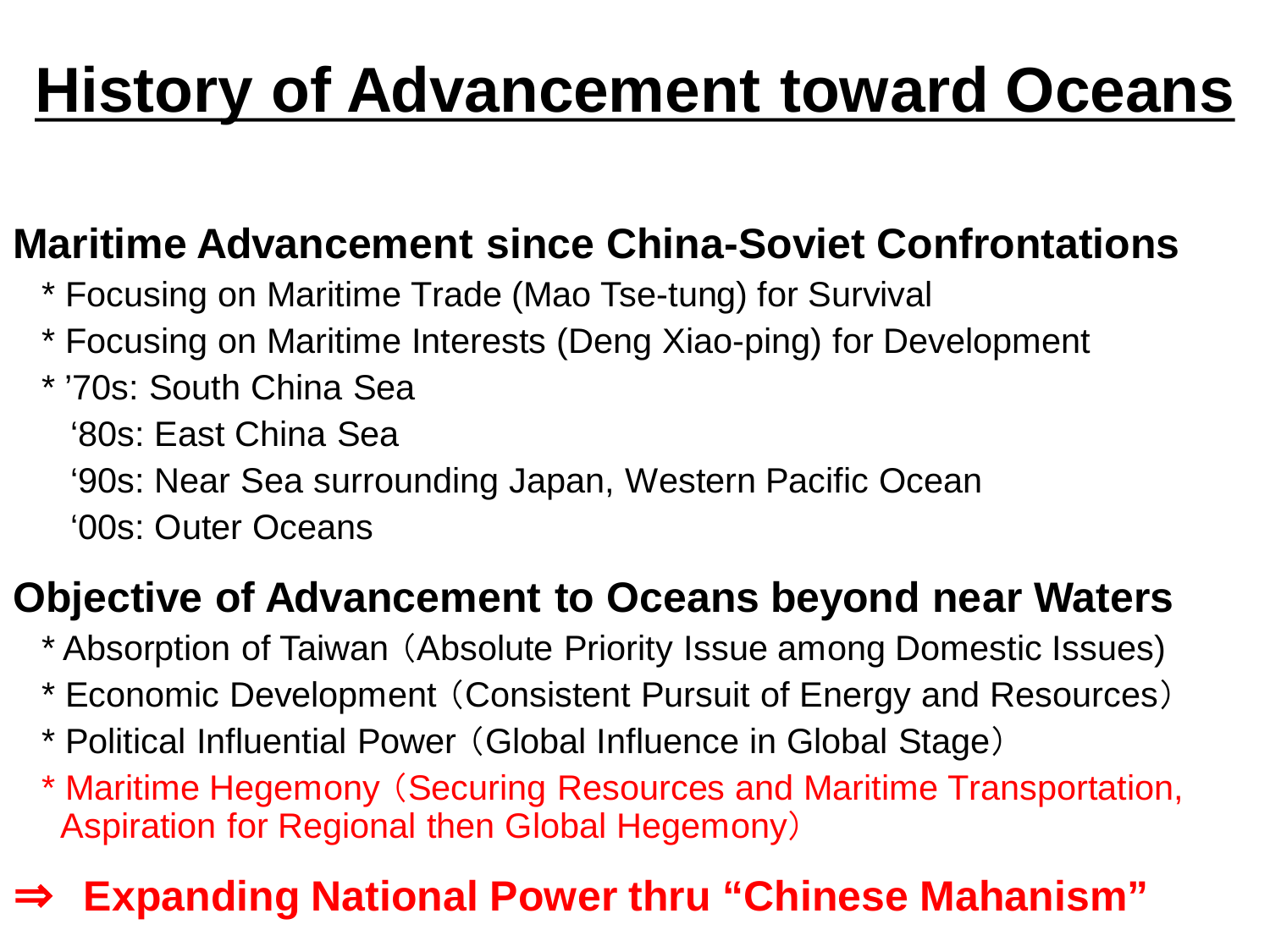### Chinese Maritime Advancement

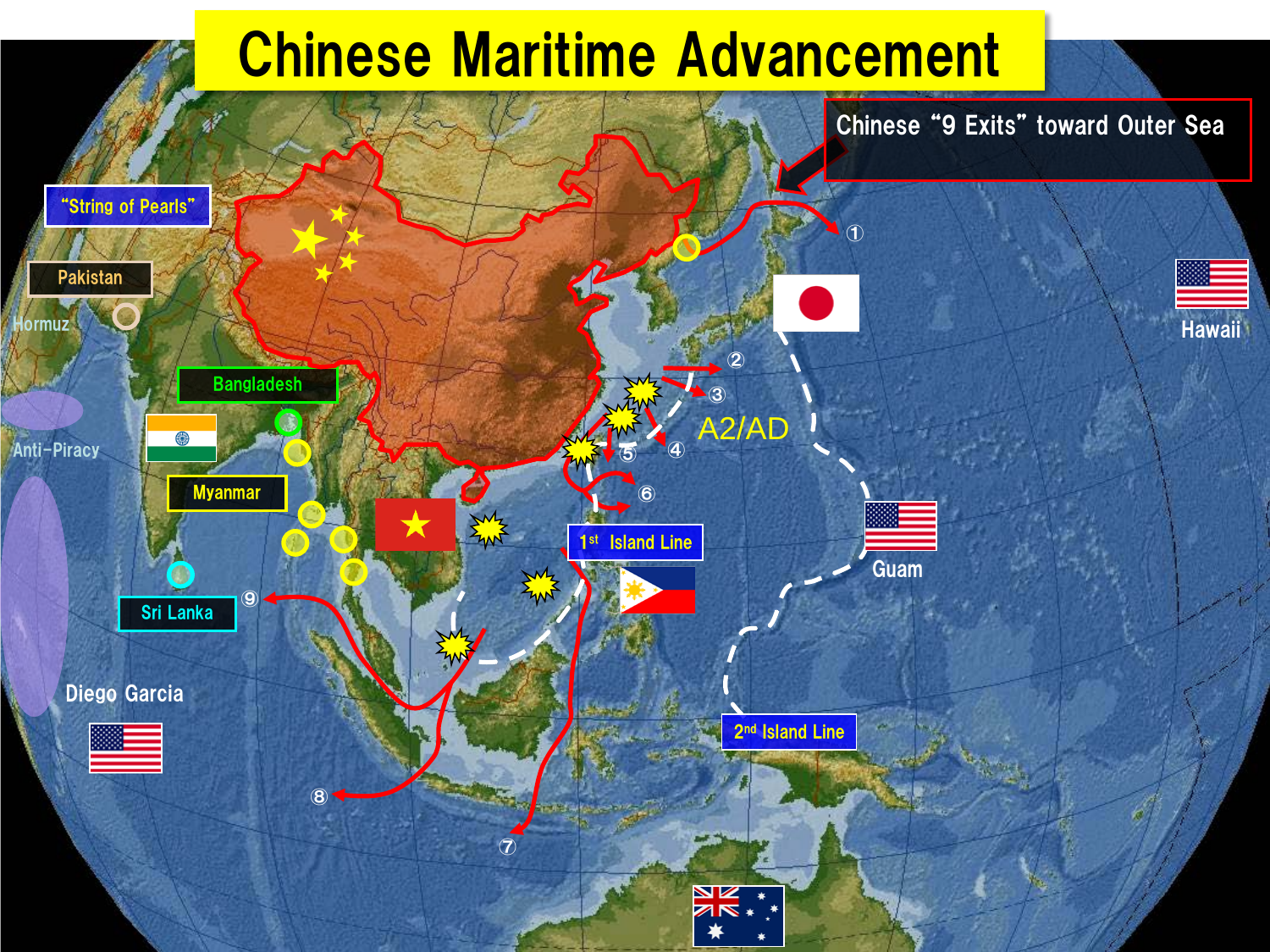# **Basic Policies of Japan's Security**  (**National Defense Program Guideline**)

- **1. Japan's Own Efforts**
- **2. Cooperation with Ally**
- **3. Multilayered Security Cooperation with the International Community**

### **(1) Cooperation in the Asia-Pacific Region**

 --- ---Forming a security network through a multilayered combination of bilateral and multilateral security cooperation in the Asia-Pacific region, together with the Japan-U.S. Alliance, is essential for engaging in efforts for the further stabilization--- ---Japan also will maintain and strengthen security cooperation with the nations of ASEAN, and cooperation with India and other nations that share common interest in ensuring the security of maritime navigation from Africa and the ME to East Asia---

#### **(2) Cooperation as a Member of the International Community**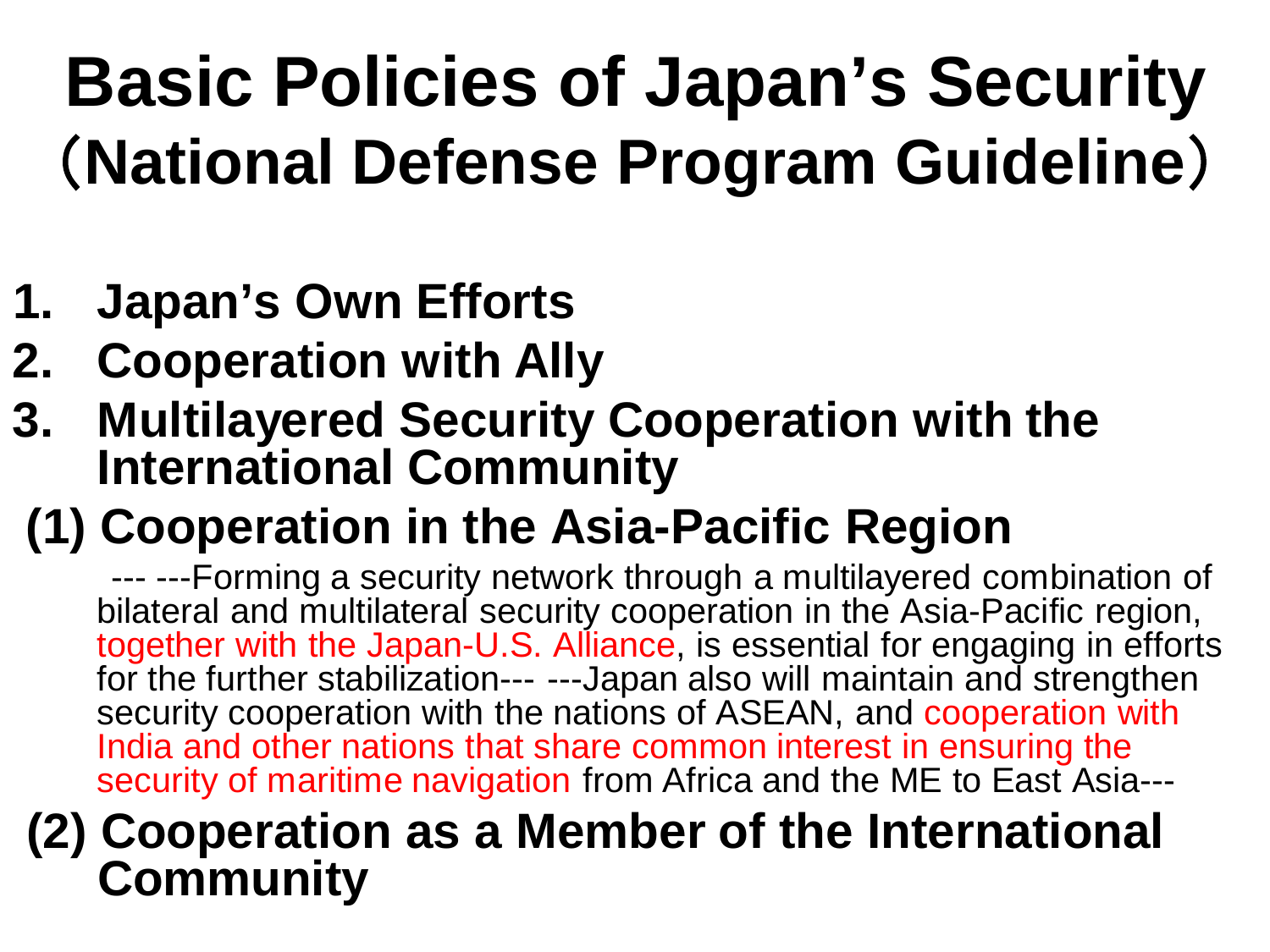## **Japan's Maritime Defense**

- **Defending Territory, Surrounding and Strategically Vital Waters including East China Sea, Sea of Japan and Western Pacific Ocean**
- **Maintaining Defense Posture for Deterring against A2/AD**
- **Building Autonomous & Robust Maritime Defense Power**
	- ⇒ **Rebalancing by Creating "Dynamic Defense Power"**
- **Deepening and Widening Japan-US Maritime Alliance**
	- ⇒ **Reviewing Japan-US Defense Cooperation Guideline**
- **Securing Broad SLOCs by Own and with Like-Minded Maritime Security Coalition Sharing Common Value**
	- ⇒ **Enlarging Regional Maritime Security Cooperation**
	- ⇒ **Maritime Security Coalition in the "Expanded Asia"**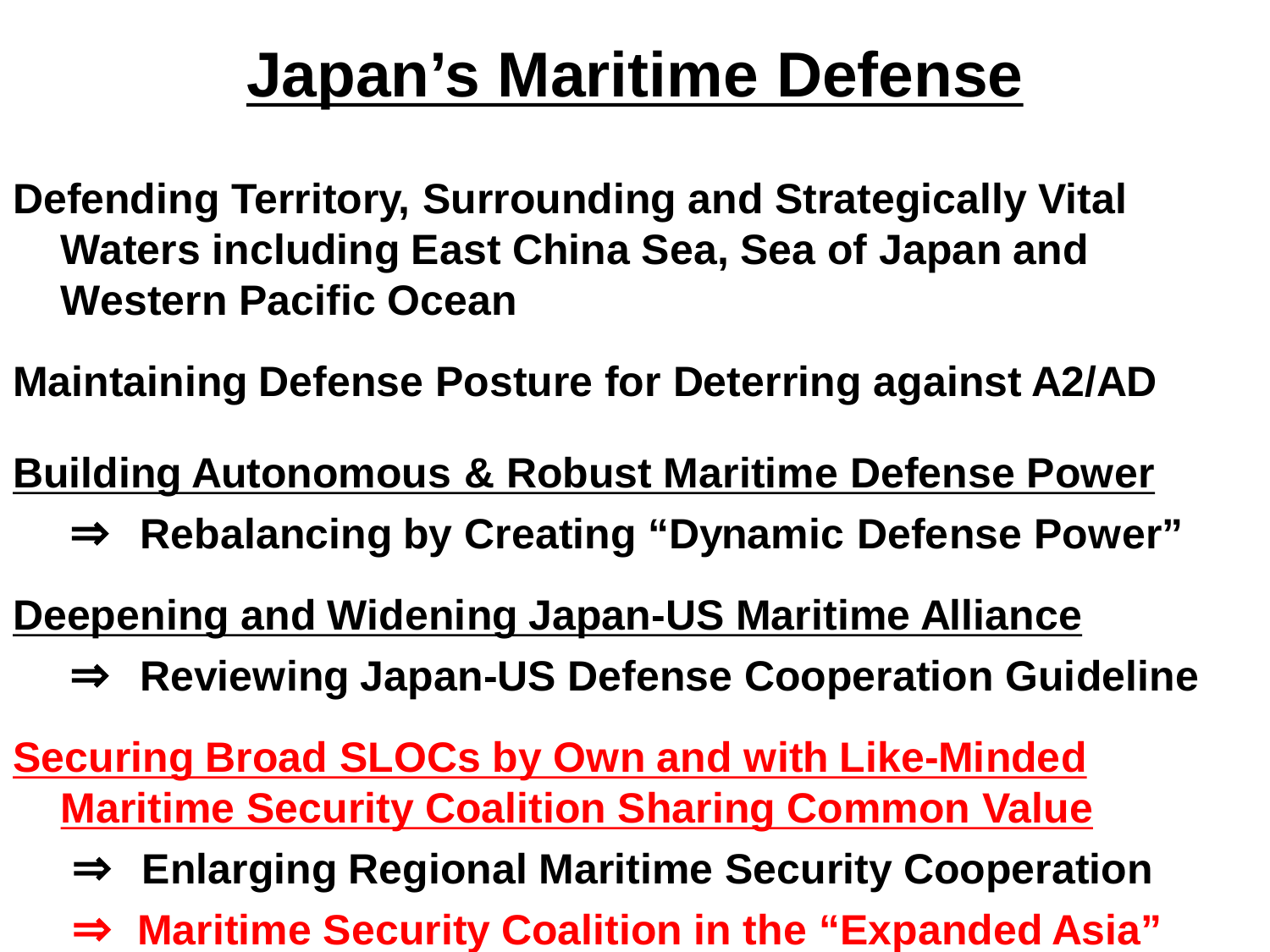# **Japan/India Relation**

- **Partner with historic sympathy and common basic values (Freedom, Democracy, etc.)**
- **Joint Statement of "Road Map on Strategic Global Partnership in new Dimension"**
- **Emerging "Expanded Asia" integrating East and South Asia between two Great Oceans**
	- **(Abe's Speech at Indian Parliament in 2007)**
- **Bilateral Maritime Security Dialogue in 2009**
- **Japan-India Joint Statement between Singh/Noda reinforcing "Strategic Global Partnership in 2011 Bilateral Naval Exercise in Japan in 2012**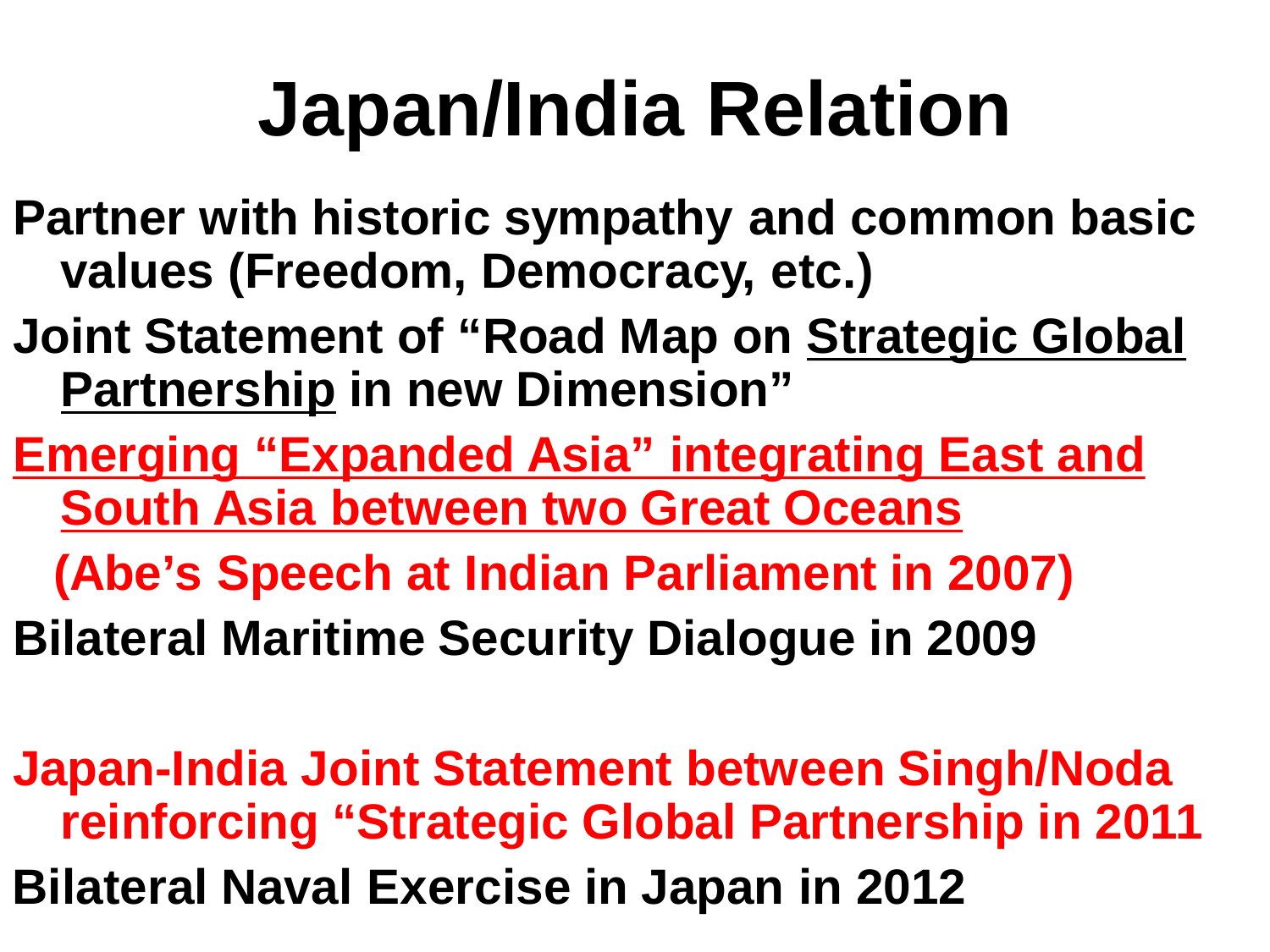# **Singh-Noda Joint Statement**  (**Dec 2011**)

**Vision for the Enhancement of Japan-India Strategic and Global Partnership upon entering the year of the 60th Anniversary of the Establishment of Diplomatic Relations**

- 4. --- The two Prime Ministers --- welcomed the launch of the Japan-India-US trilateral dialogue, which would deepen strategic and global partnership amongst the three countries.
- 5. Recognizing the growing security and defense cooperation between the two countries, the two Prime Ministers welcomed the bilateral exercise between the JMSDF and the Indian Navy to be held in 2012.
- 24. The two Prime Ministers reaffirmed the commitment of India and Japan, as two maritime nations in Asia, to the universally-agreed principles of international law, including the 1982 United Nations Convention on the Law of the Sea (UNCLOS) and other relevant international maritime law. They affirmed expansion of cooperation in maritime security including safety and freedom of navigation and anti-piracy activities, by promoting bilateral and<br>multilateral exercises, and through information sharing, as well as dialogues. In this context, they also welcomed the joint exercise between the JCG and the Indian Coast Guard to be held in January 2012.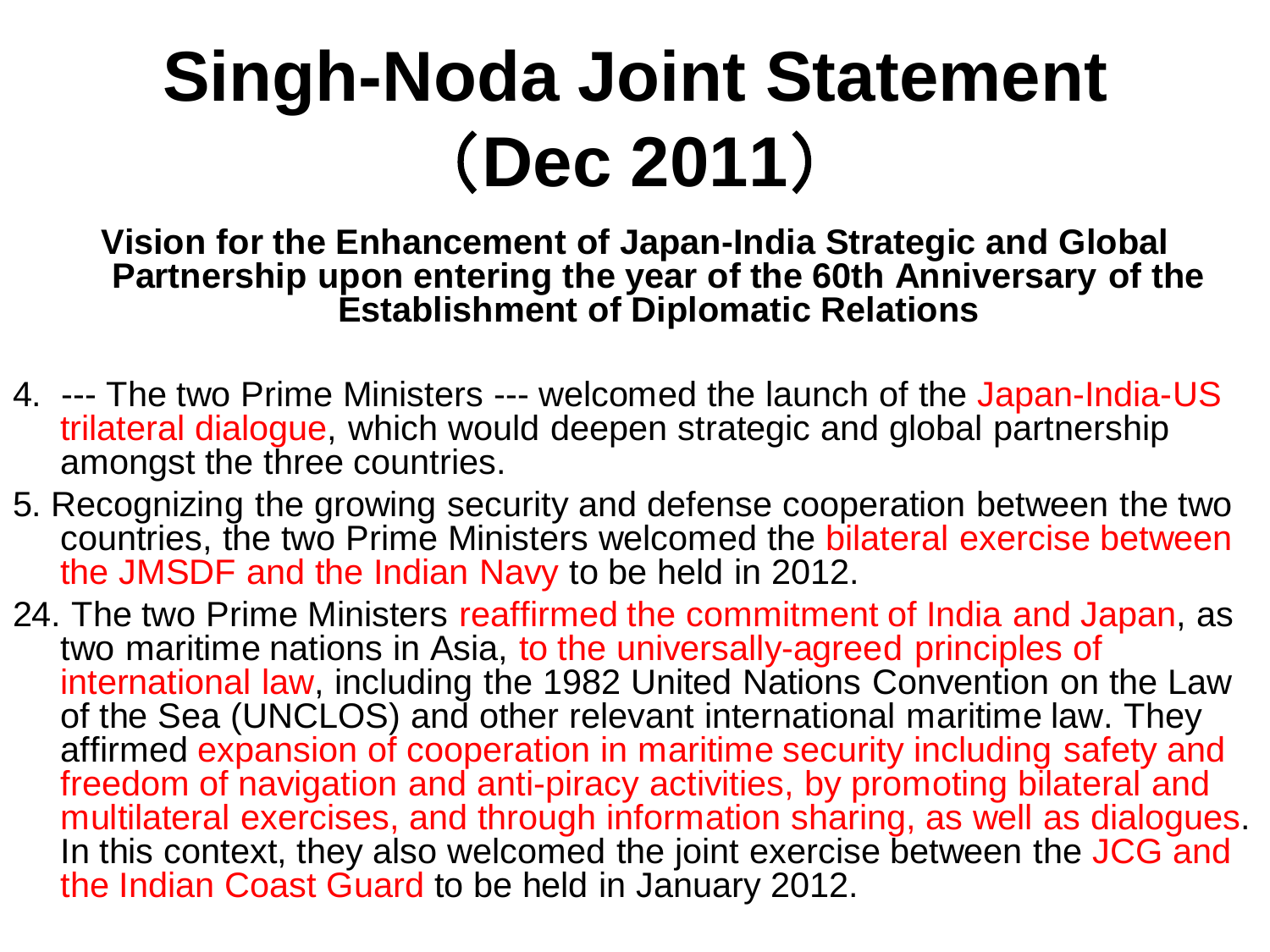## **Core Like-Minded Maritime Security Coalitions in Expanded Asia**

E–W Expanded Asia (JIUS Coalition)

## **India ---------Japan/US--------- Australia** (**ASEAN, Others**)

 N-S Expanded Asia (JAUS Coalition)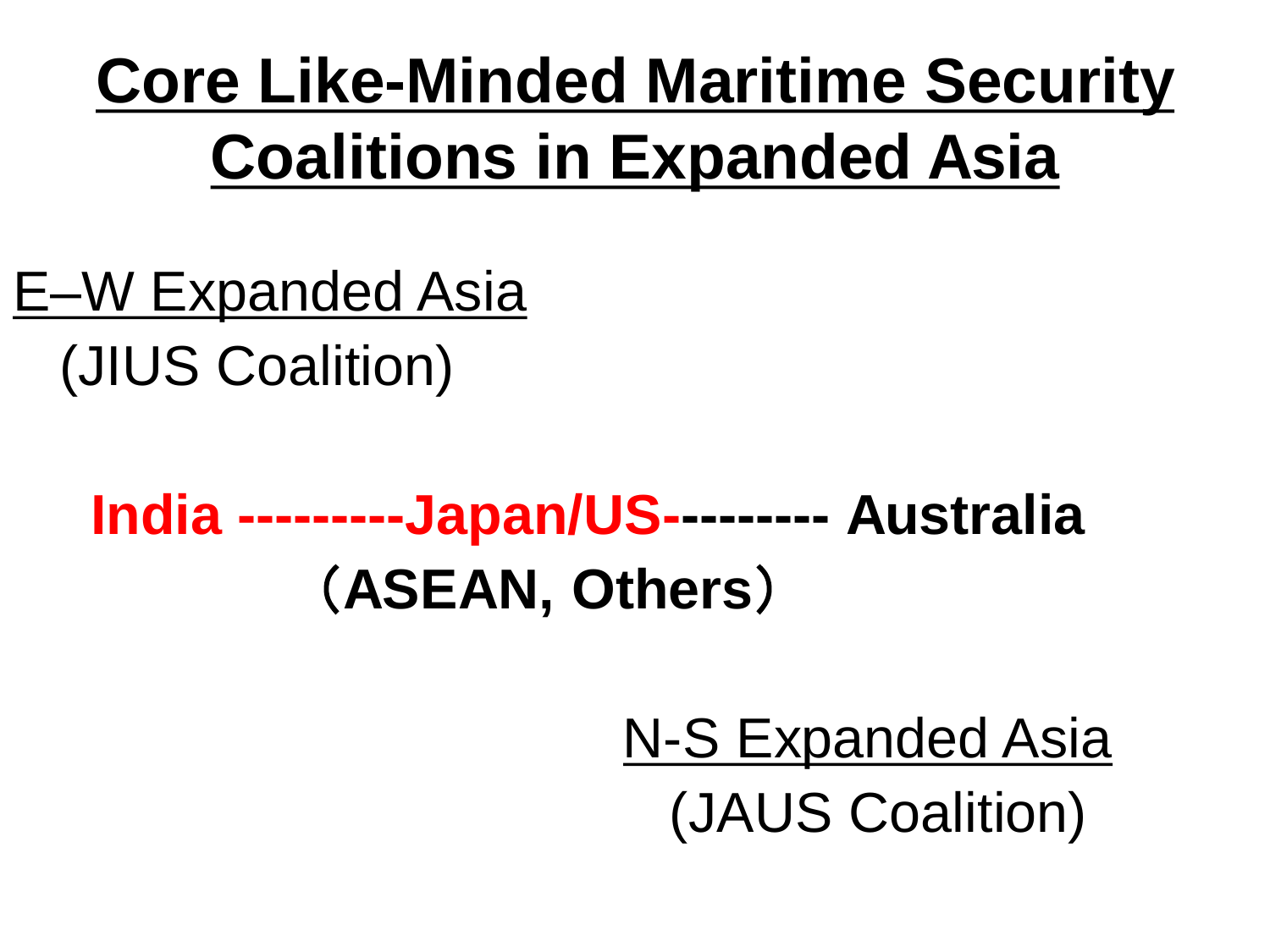## **JIUS Maritime Security Coalition**